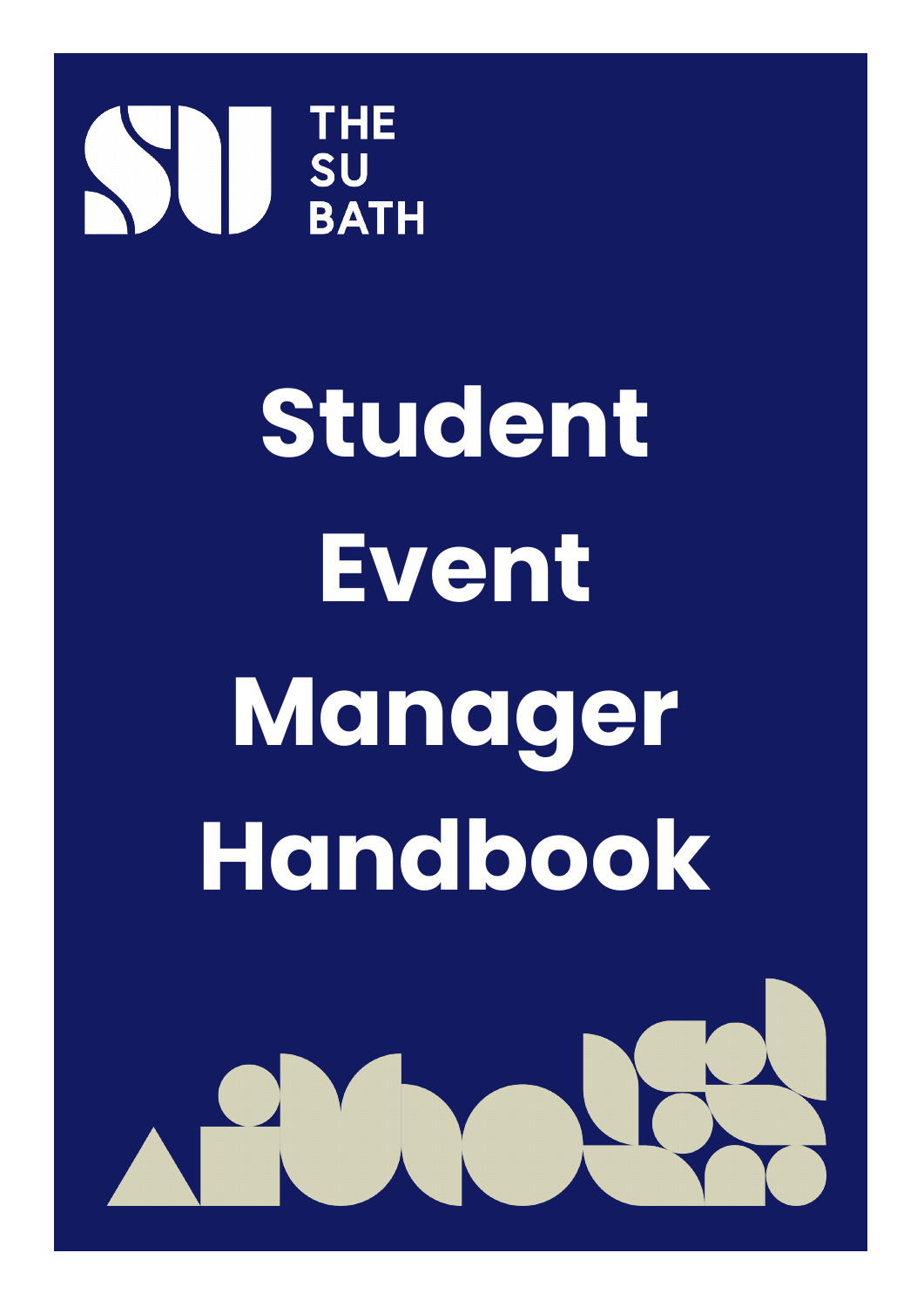### **Introduction**



This document is designed to support the management of events from idea to wash ups. It will cover all the stages of the event and what you need to do as well as providing links to useful documents.

#### **What is Event Management?**

- It's the creation and development of events such as concerts, conferences, ceremonies, parties, activities or fundraising.
- This is done using practical skills such as planning, time management, budgeting and marketing.
- Plus Event Management includes the act of running and overseeing an event as it is happening, ensuring it goes as planned.

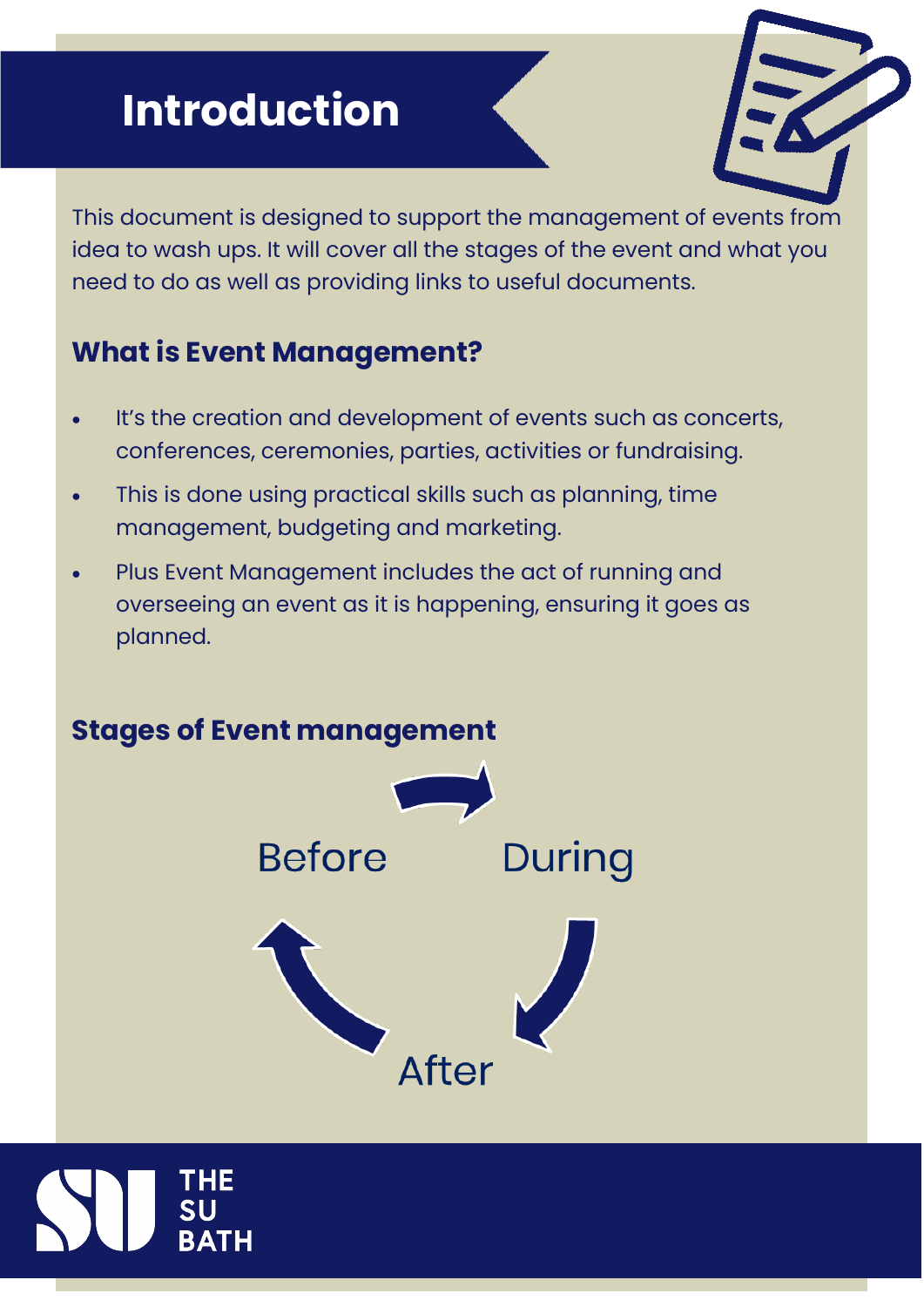### **Time and Plan**

#### **Time commitments to event planning**



Whatever your event there will be periods where you will be busy, and times when you are less so. Events tend to be particularly busy at the beginning and end but don't take your eye off the ball! You need to keep up momentum whether your marketing an event, fundraising or training!

#### **What are some of the tasks in each stage?**

#### **Before**

- Event Idea
- Planning your event
- Event timeline
- Event planner
- Money
- Venues
- Health and Safety
- Publicity
- Volunteers
- Final Checklist

#### **During**

- Setting up
- The Event!
- Clean up

#### **After—Don't miss this step!**

- Storage
- Wash up / Evaluations
- Actions

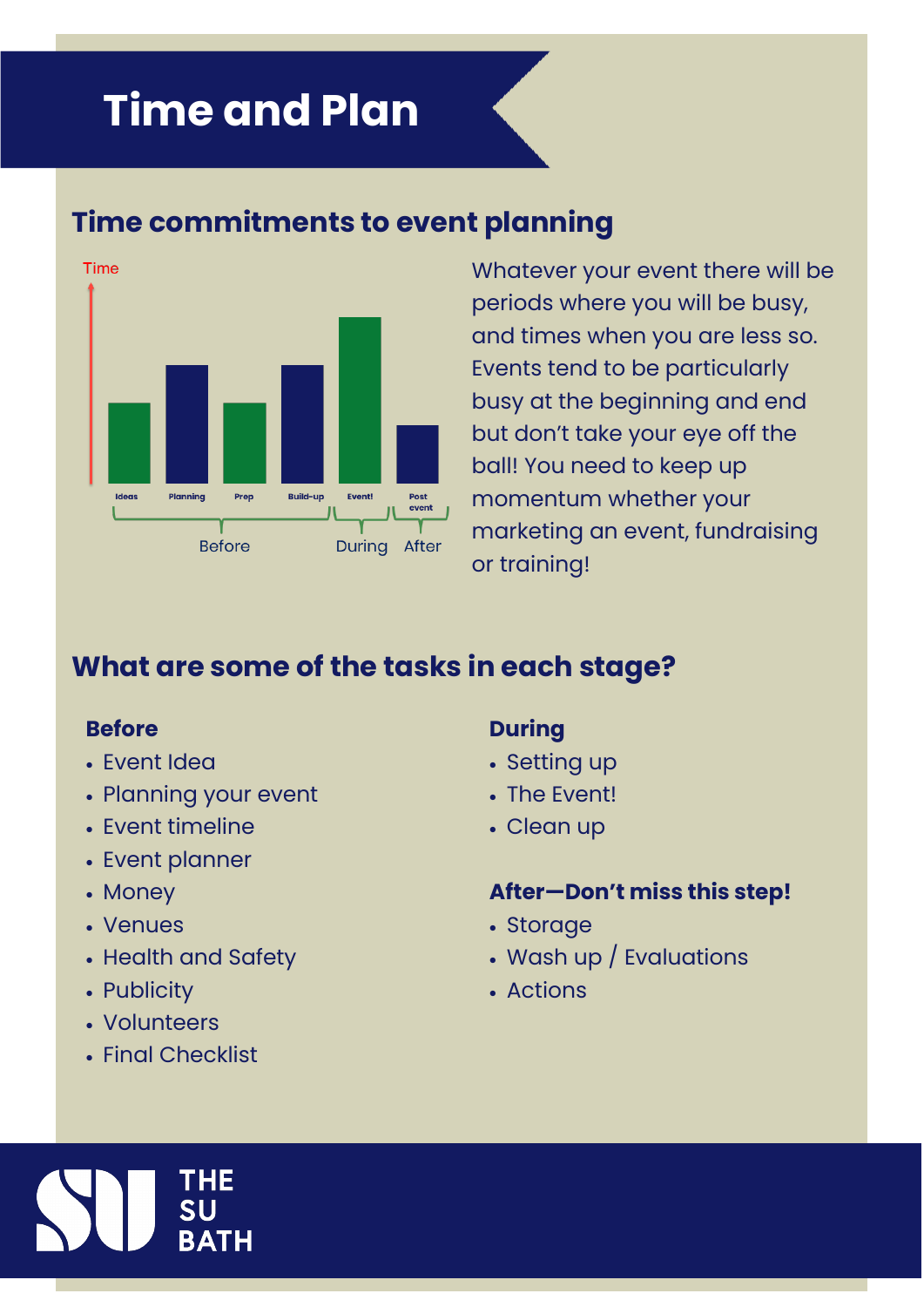### **Starting Point**

#### **The Idea**

Here are some questions to help you develop your idea.

**WHAT** is the event? **WHY** are you running it?

**WHO** is coming?

**WHERE** is the event?

**WHEN** is the event?

#### **Green Thought!**

How will your event effect the environment are you using single use items? What could you do differently? Don't just think about what items you can or can't swap think about the fundamentals of the event.

#### **Planning a timeline**

To ensure that you meet deadlines and deliver you event on time you need to develop your event timeline. Start at when you want to deliver your event and work backwards to ensure you meet all deadlines and give yourself enough time to sort everything out,

Certain activities have deadlines where things need to be submitted to the SU before they can publicise so this will extend your planning time. Until it has been approved you cannot advertise your event or sell tickets.

An Example timeline is featured later in this document.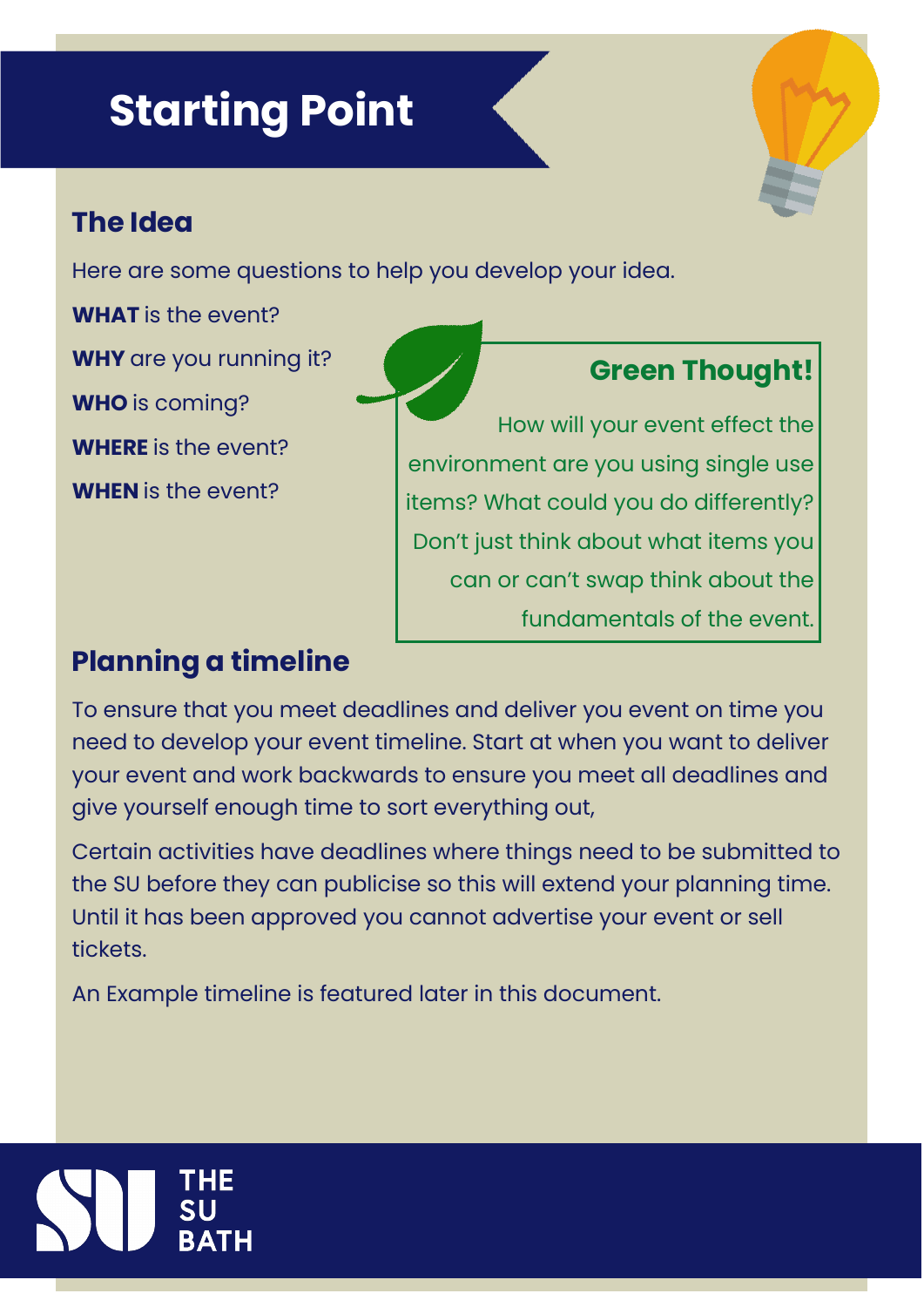# **GREENEST EVENTS EVER!**

Top tips for reducing your groups environmental impact!

Most flyers end up dropped on the floor or binned without a second glance. This leaves more litter for you (and us) to clear up at the end of the day, wastes money in your budgets, and wastes resources.



directly to your resources!



Use an online form instead of paper for sign ups!



**How much** packaging are your sweets in? Are they fairtrade etc...





**Print 1 time table and** get them to take a photo!



Go pre-digital! Paint your own sign on old cardboard!



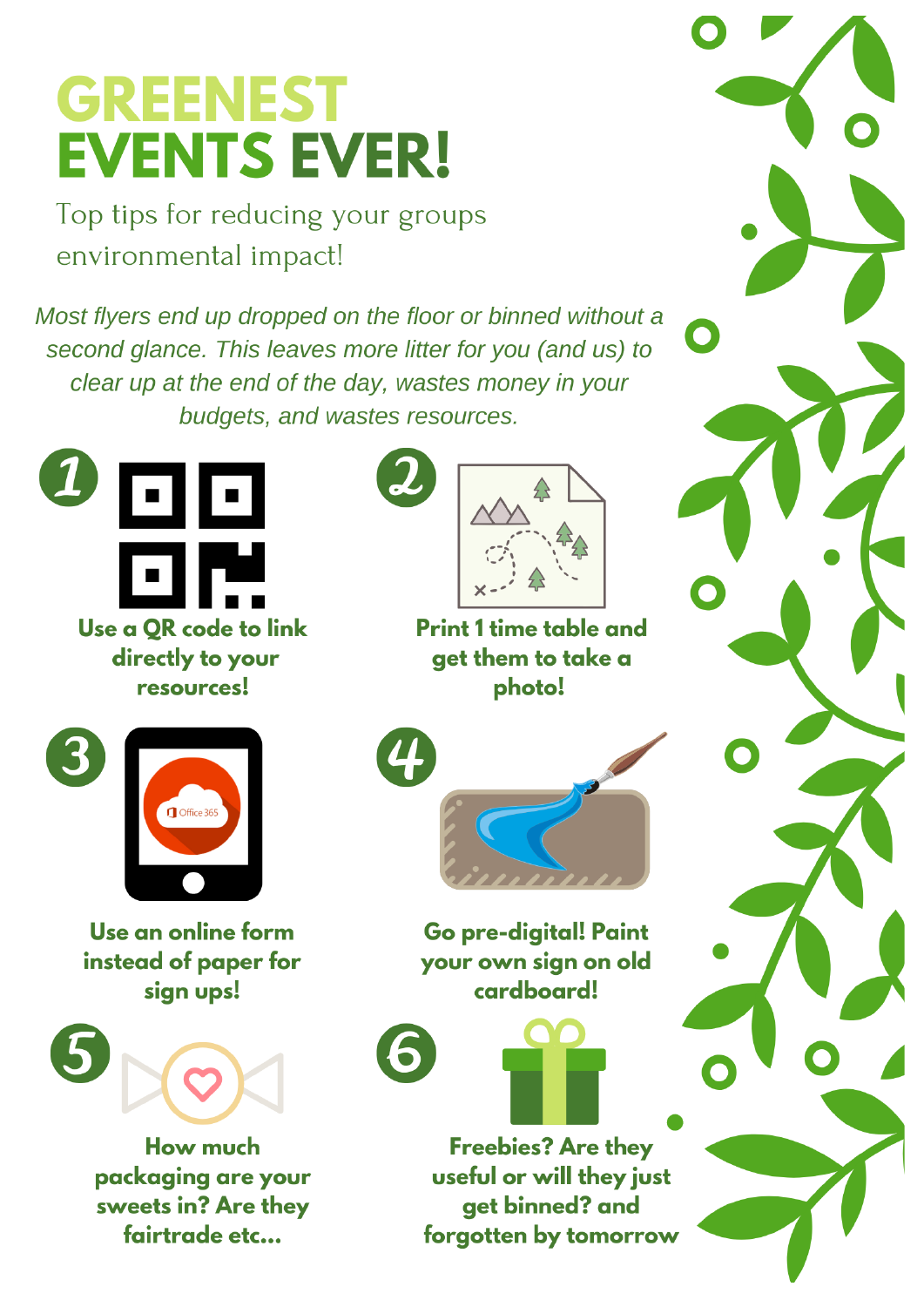### **Event Planner**



#### **What is an event planner?**

An event planner is a document that needs to be submitted to the SU for certain events, it's a more formal and structured event plan for events that have higher elements of risk to them.

#### **When would I need an event Planner?**

Event planner are needed when…

| <b>My Event</b>            | <b>Yes</b> | <b>No</b> |
|----------------------------|------------|-----------|
| Requires an online product |            |           |
| <b>Requires Tickets</b>    |            |           |
| Costs over £2000           |            |           |
| Has over 200 guests        |            |           |
| Has an external speaker    |            |           |
| Is a show/ performance     |            |           |
| SU Socials (PLUG/TUB)      |            |           |
| <b>Small Fundraiser</b>    |            |           |

#### **Where do I access the event planner?**

The event planner can be found here: [www.thesubath.com/new](http://www.thesubath.com/new-event/)[event/](http://www.thesubath.com/new-event/)

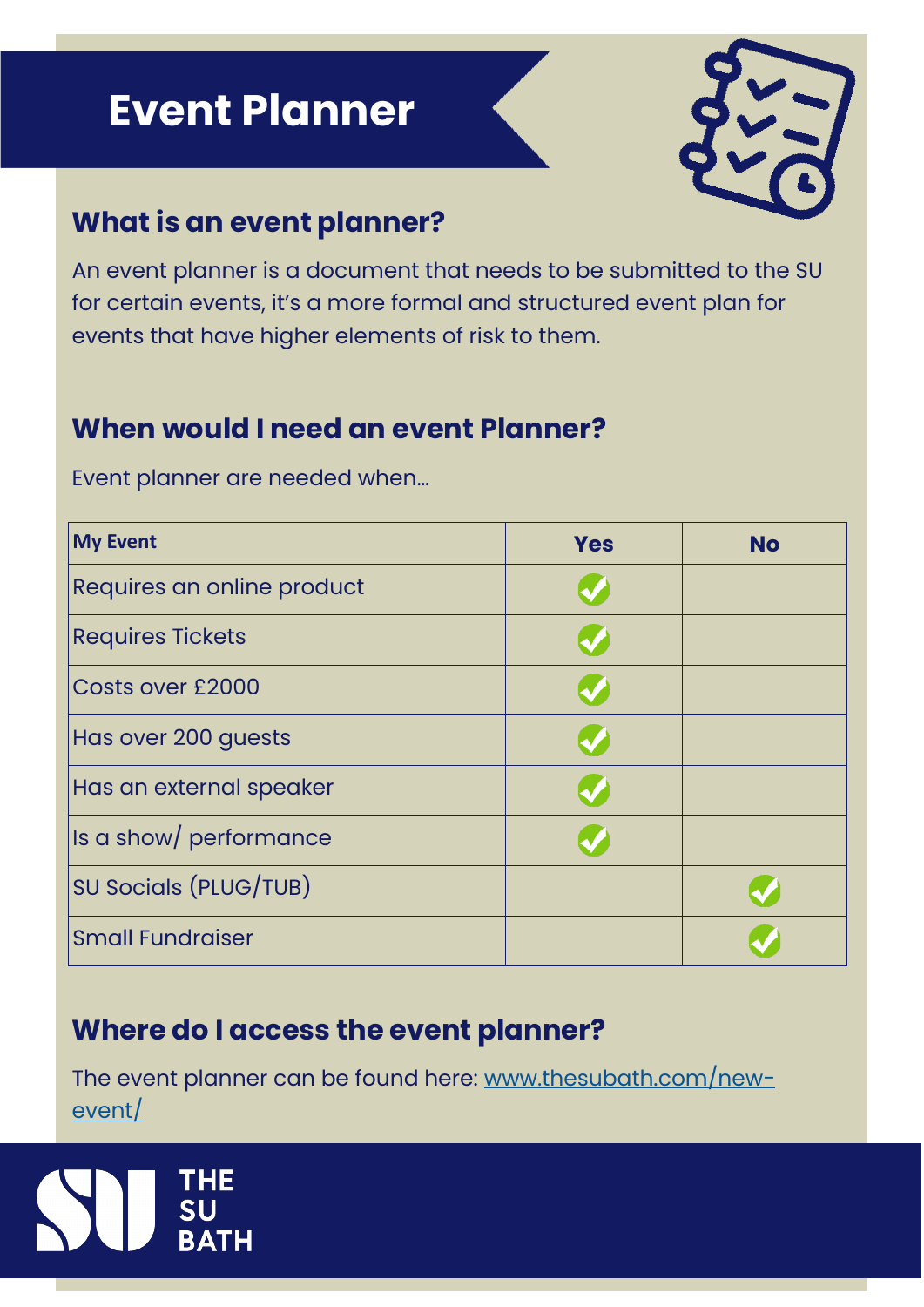### **Deadlines**

THE<br>SU<br>BATH



If you need an event planner there are deadlines you need to be aware of. These need to be met and the event planner approved before you can start advertising your event or start selling tickets.

| <b>Activity</b>                                            | <b>Deadline</b>                                                              |
|------------------------------------------------------------|------------------------------------------------------------------------------|
| On campus event or activity                                | 3 weeks in advanced                                                          |
| On and off campus shows                                    | 3 weeks in advance                                                           |
| Off campus activity or event<br>(No contract to be signed) | 4 weeks in advanced                                                          |
| <b>BBQs (Barbecues)</b>                                    | 3 weeks in advanced and<br><b>BBQ risk assessment</b>                        |
| Off campus activity or event<br>(contract to be signed)    | 6 weeks in advanced                                                          |
| <b>External Speaker</b>                                    | At least 3 weeks in advance<br>including external speaker<br>form completed. |
| <b>Overseas Trip</b>                                       | 6 weeks in advanced                                                          |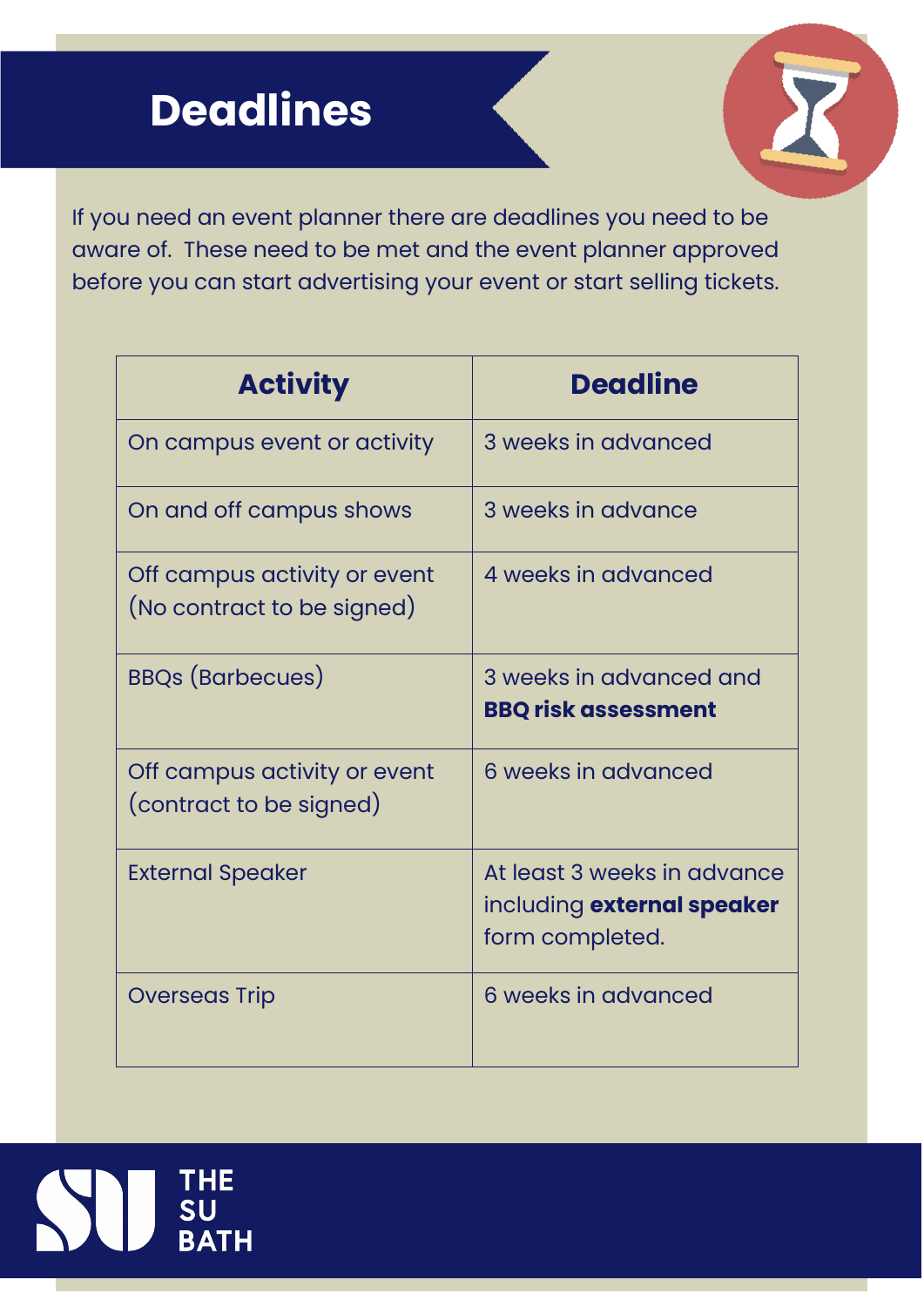### **Example timeline**

| <b>Step:</b>           | <b>How long to complete:</b>                   | When:                |
|------------------------|------------------------------------------------|----------------------|
| <b>Start Planning</b>  | I week to plan what and<br>when                | 9 <sup>th</sup> June |
| Room booking           | I week to confirm space<br>booking             | $16th$ June          |
| <b>Event Planner</b>   | Submit 3 weeks before you<br>want to publicise | 23rd June            |
| <b>Publicise</b>       | Advertise for a week                           | $14th$ July          |
| <b>Buy BBQ food</b>    | Day before                                     | 20th July            |
| <b>Event Happening</b> |                                                | $21st$ July          |

When planning your event out give yourself plenty of time to get everything sorted. People always underestimate how long it will take to do an event and this will impact on your publicity window. Using the above example you will need to start planning your BBQ in June to deliver on 21st July.

#### **Useful Documents**

**Links** 

#### **[Template timeline](https://www.thesubath.com/pageassets/resources/docsforms/Event-Timeline-Template1.xls)  [document](https://www.thesubath.com/pageassets/resources/docsforms/Event-Timeline-Template1.xls)**

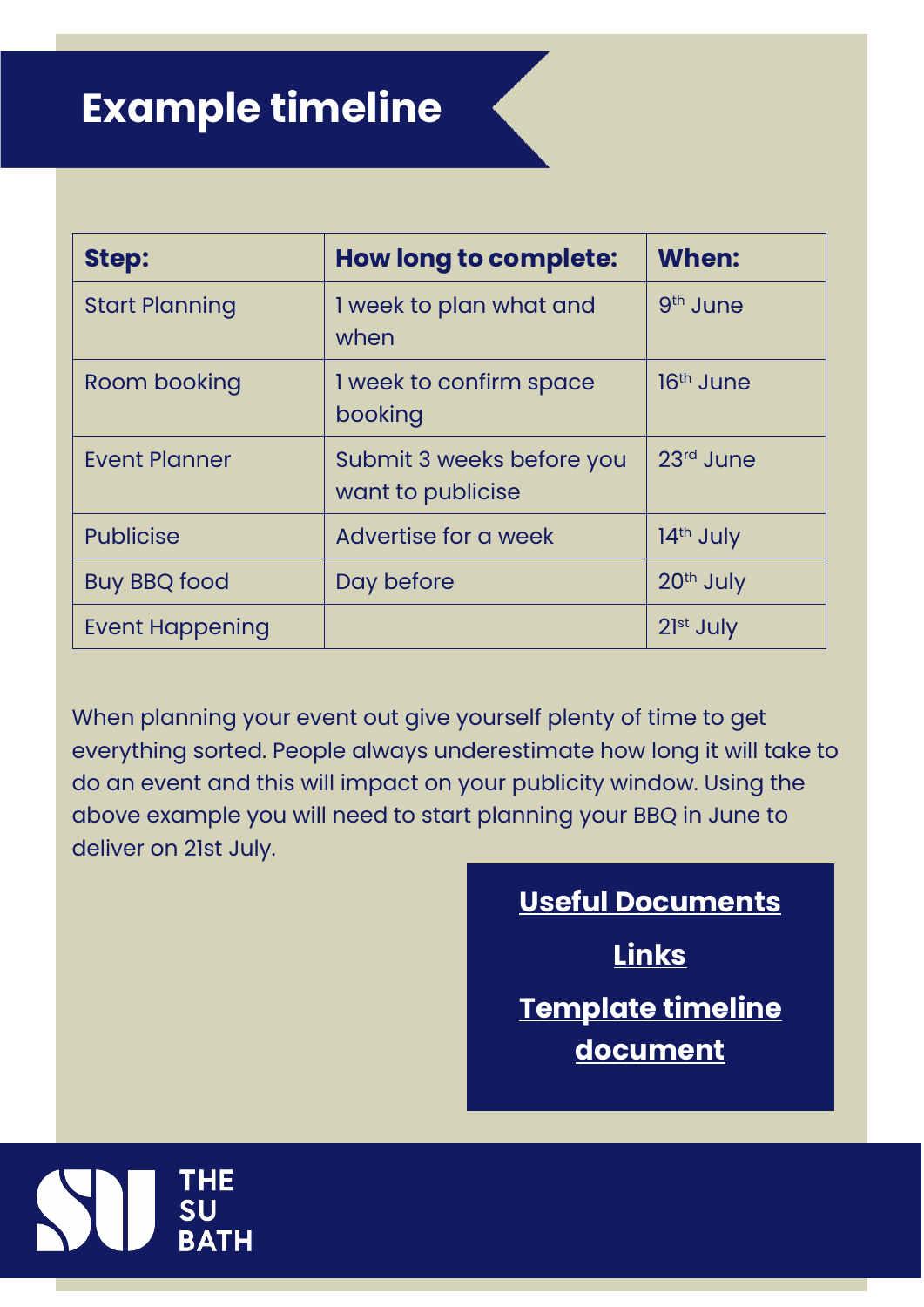### **Monies**

#### **Things to consider**

- How are you paying for things? Your options are: Invoice, SU Card, Reimbursement
- Are you selling tickets? This should be done through the SU website.
- Have you booked a card machine?
- Are you fundraising? (check out the toolkit and ask RAG for guidance)

Bath University is now cashless and this needs to be factored in to events. Finance have card machines to lend out for card transactions

The **marketing team** can offer a mentoring approach for sponsorship and also take responsibility for checking contracts and invoicing for sponsorship deals.

### **Venues**

Where are you holding your event? Do you need to book it? How? Do you need to plan for bad weather? Is the space accessible and suitable? Do security need to be aware of your event? The old info point can be use for pop up shops

#### **Useful Documents**

#### **Links**

- Fundraising Toolkit
- Fundraising Training

The SU can lend you a table for outside the SU and Library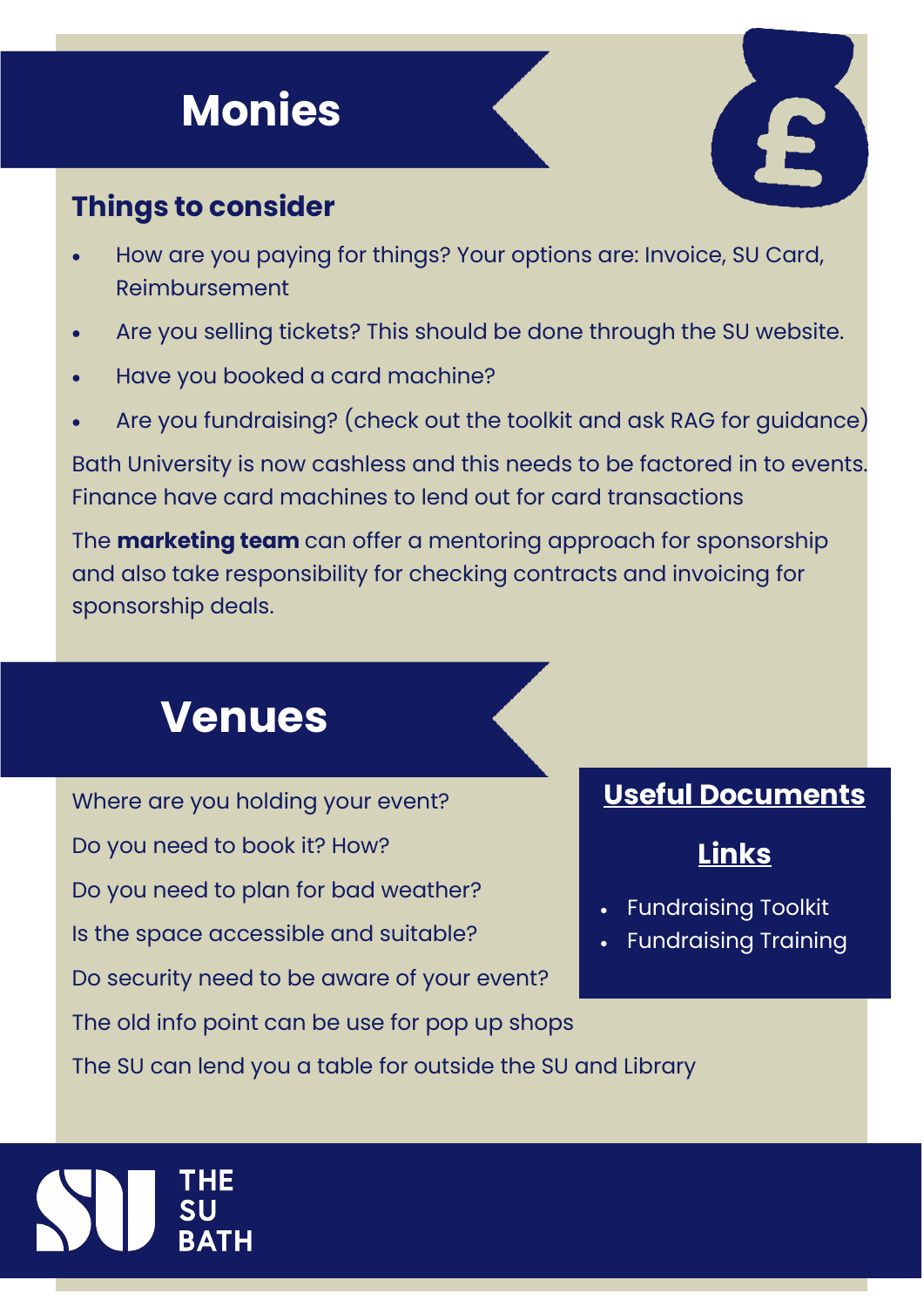### **Safety, Health and Wellbeing**



#### **Questions to ask yourself?**

- Who is doing the risk assessment
- Does it include everything that is needed?
- Have you check the venue to make sure you aren't missing anything off the assessment
- Who needs to sign off on it
- If you are using volunteers have you though about their wellbeing, food, breaks and things like that?
- Do you need a first aider?
- Will the event include under 18s? Are DBS or safeguarding needed?

#### **What can we do for you?**

The SU has lots of guidance and templates on the SU Website, including a generic risk assessment for bake sales. Check out this page:

#### **Big events**

Remember to complete the Event Planner and this may need to be followed up by having a meeting with the SU events committee so its important to get those planners in early. They will be able to advise on your safety measures, as well as any financial queries.

#### **https://www.thesubath.com/health-and-safety/**

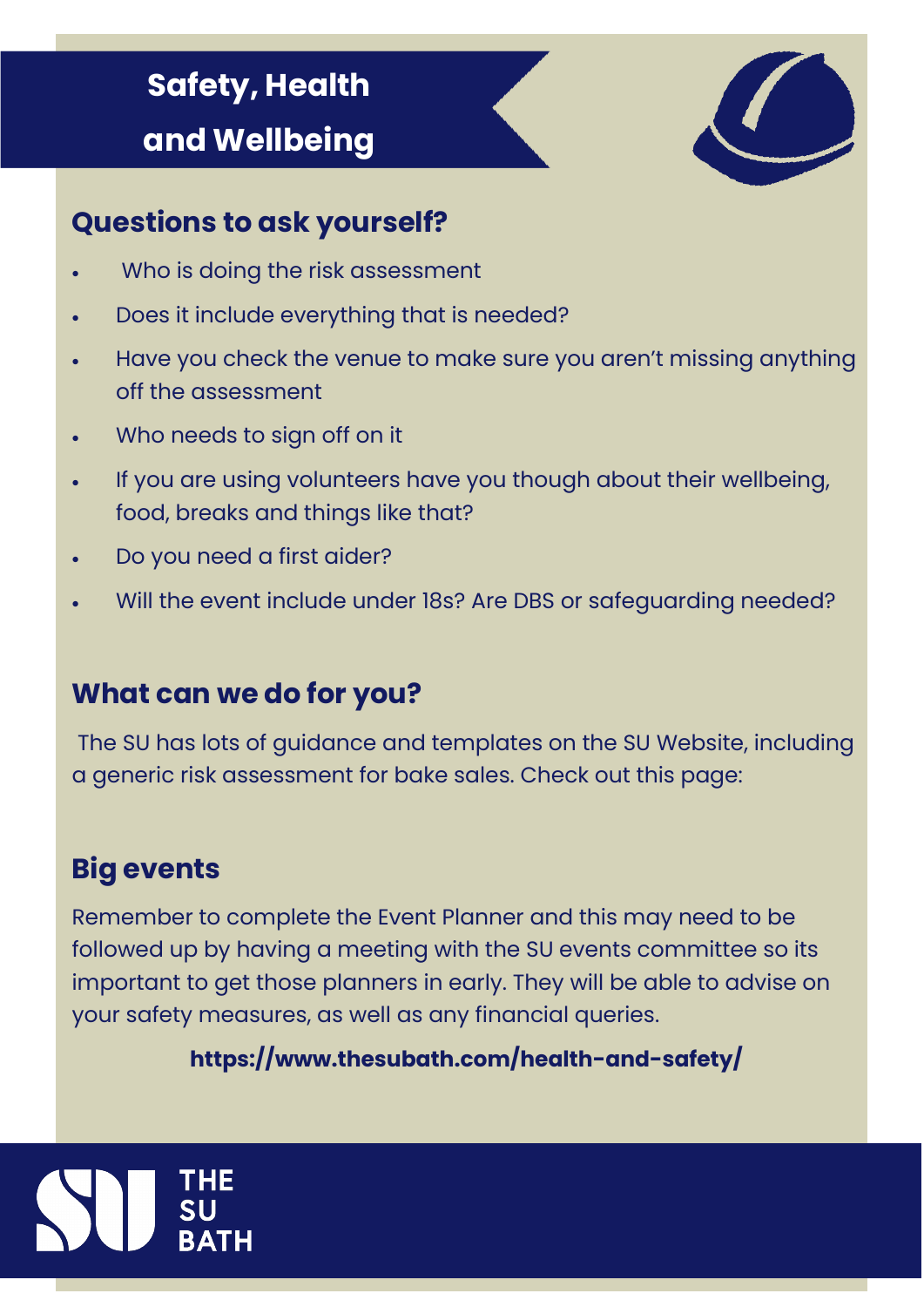### **Publicity**



#### **Where to start…**

- How are you planning to advertise the event?
- Do Marketing need to involved?
- Do your event materials meet brand guidelines?
- What communications need to be sent to people? Support staff, volunteers etc...?
- What's the plan for publicity during the event?
- Do you need any photographic consent forms?

#### **What can marketing help with?**

support to student groups on all aspect of comm's, social media, plasmas, flyers, posters, writing news stories etc as well as approve all artwork in line with our brand guidelines. SU Web can help with all things relating to the website. Marketing :

SU Web:

#### **Useful Documents**

#### **Links**

• [Marketing Guide](https://www.thesubath.com/marketing/) [and](https://www.thesubath.com/marketing/)  [Brand Guidelines](https://www.thesubath.com/marketing/)

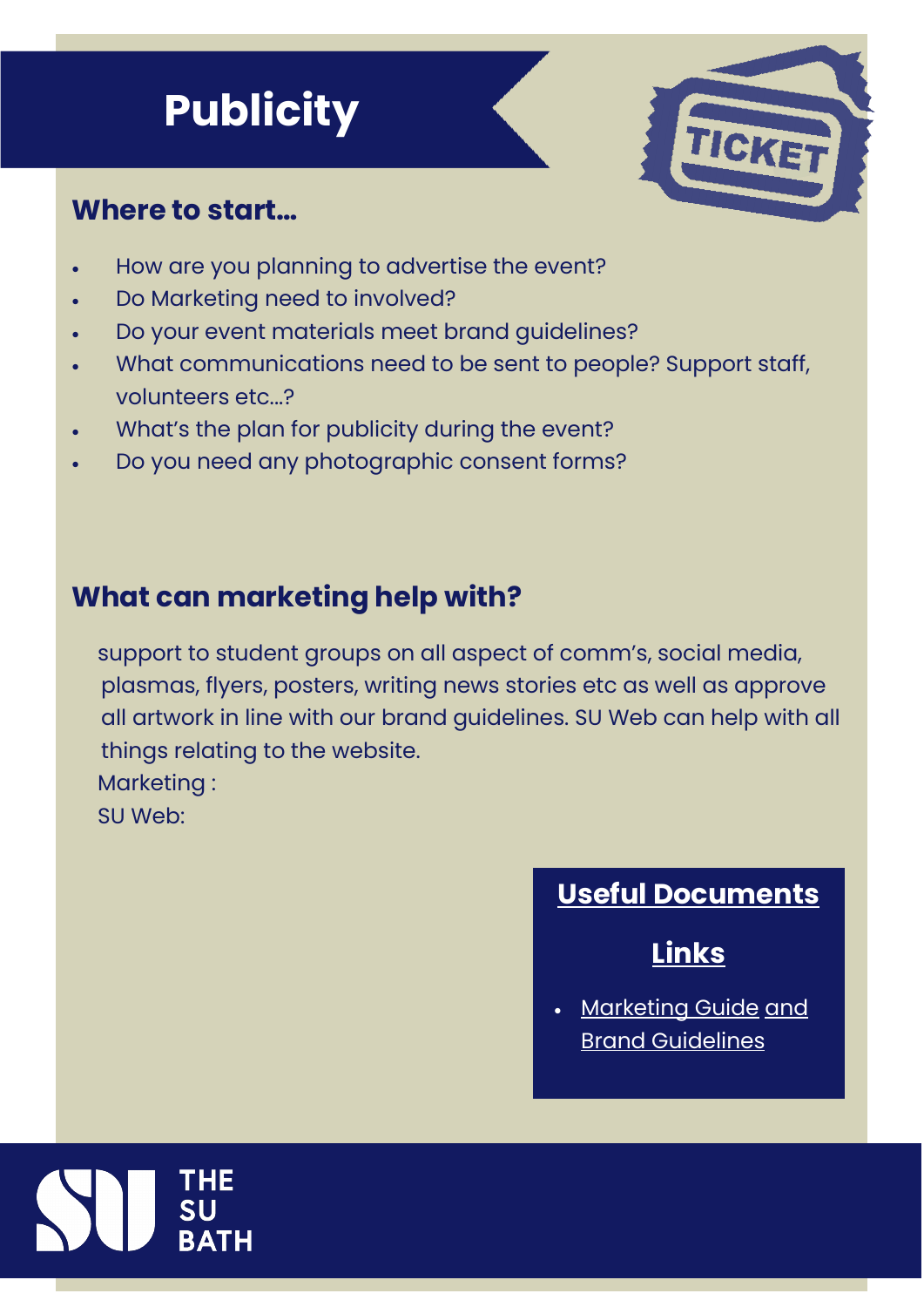### **Volunteering**

- Do you need to recruit volunteers to run this event?
- How will volunteers know what is expected of them?
- What will you do to ensure all volunteers have a good time?
- Who will be responsible for volunteers?

### **Extra help…**

- V Team is the student led volunteering group on campus and can help with all things community volunteering. **Vteam@bath.ac.uk**
- The Volunteering Team can advise on all things best practice when working with volunteers. **Volunteers@bath.ac.uk**



#### **Useful Documents**

**Links** 

**[Recruiting volunteers](https://www.thesubath.com/resources/thesu/Event-Management-Recruiting-Student-Volunteers/)** 

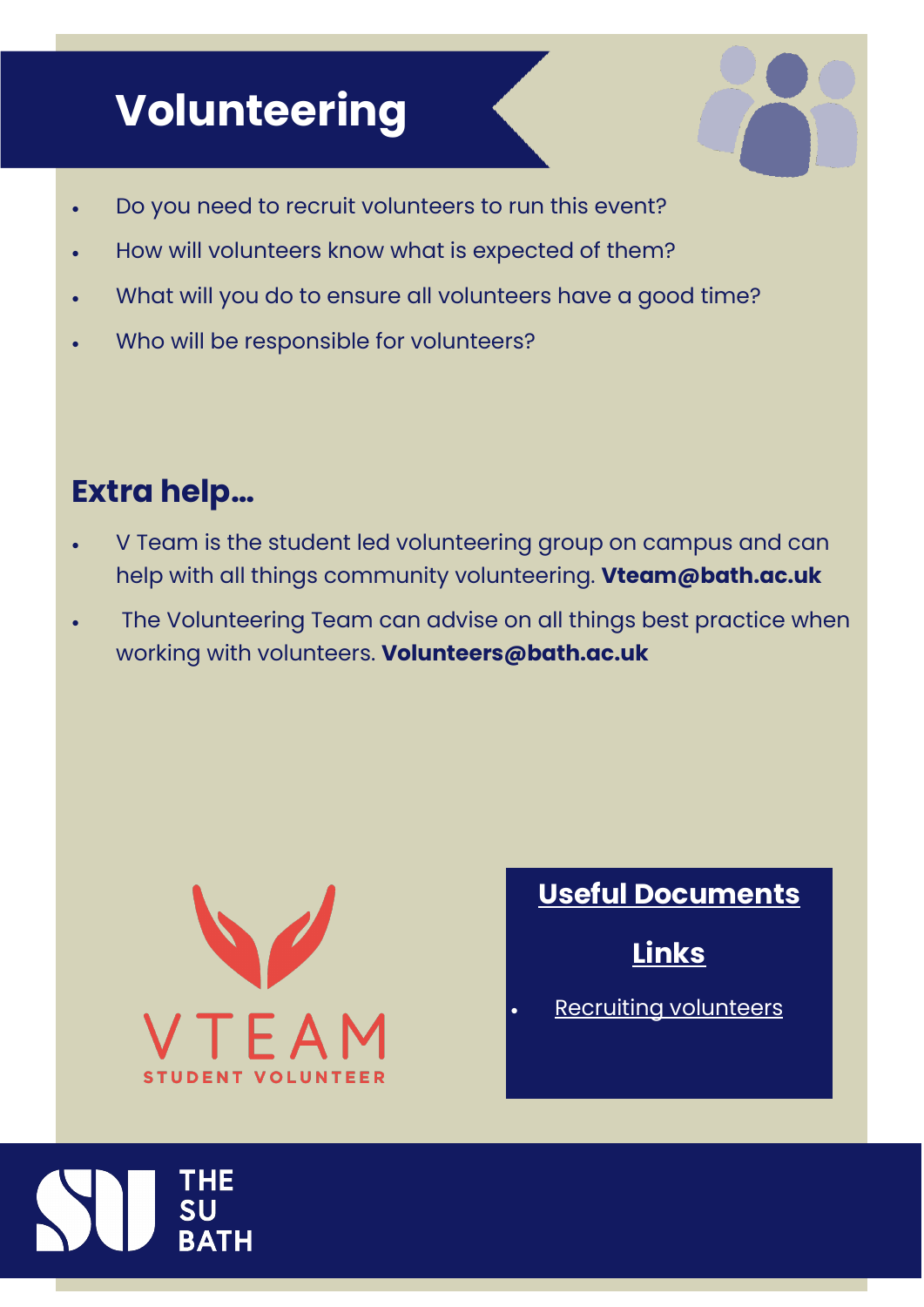### **During the Event**



#### **Questions to ask yourself, for a well run event.**

- What needs to be set up? Decoration, food, drink, music, equipment?
- Who is responsible for what?
- How are things being packed away and stored?
- Do you need to pay for anything on the day?
- Have you got an accident form and access to a first aider?
- Have you briefed people on key aspects of the risk assessment? Who is doing this?
- Who are your sober responsible people if the event includes alcohol?
- Who is briefing the volunteers/ committee on the risk assessment and the event plan.
- Have you got a specific timeline of actions for the day?
- Have FUN!

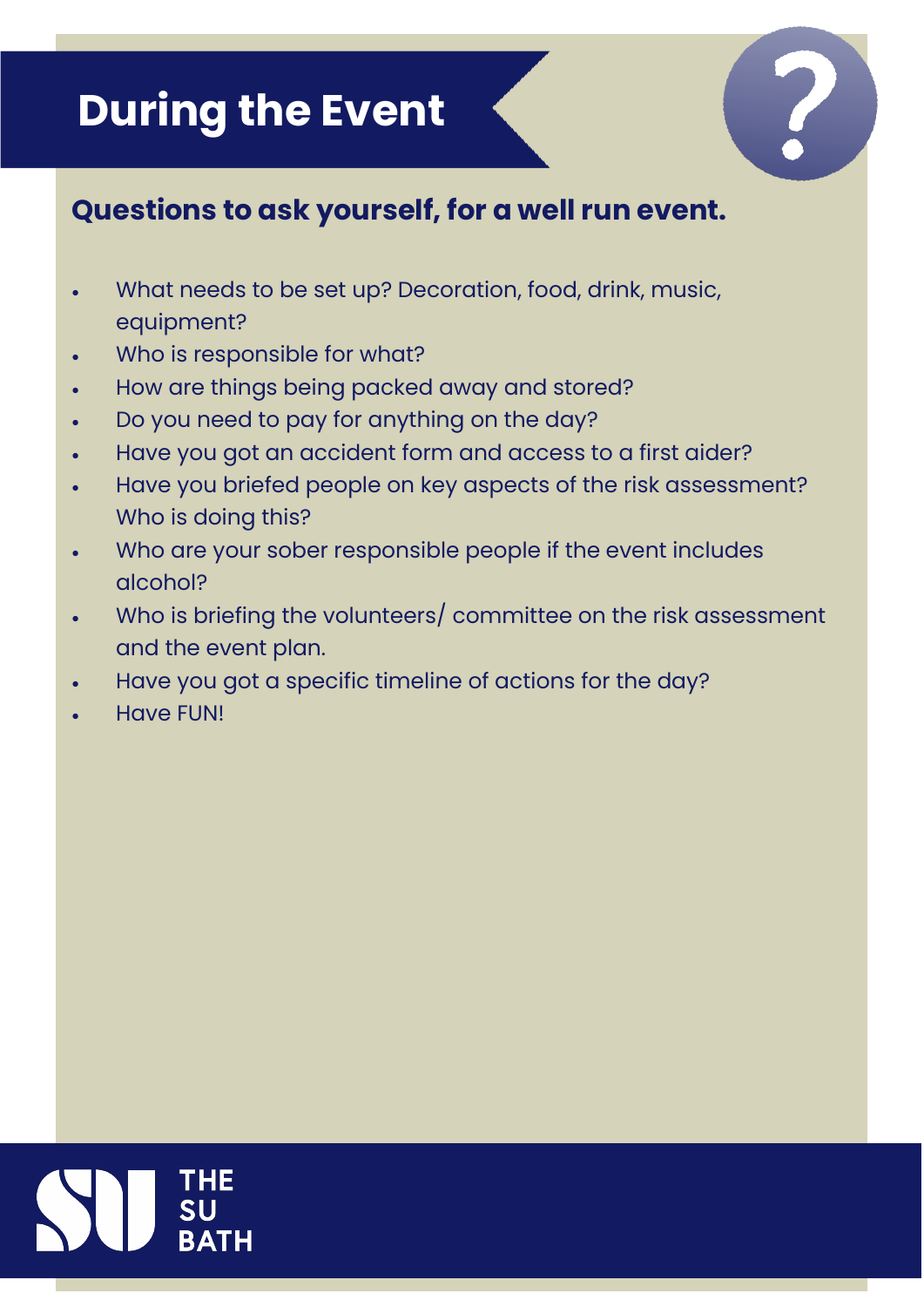## **Wrapping up**



#### **We have done the event what now?**

- When are you having a wrap up meeting?
- Are there any problems that need immediate action?
- Has event things been put away properly?

Depending on the size of your event you maybe able to do a small wrap up as part of your committee meeting, If you have done a larger event with multiple partners you should book a meeting with everyone to feed back on how it went.

#### **Structuring your wrap up meeting**

- Who needs to be there?
- What went well?
- Where there any problems?
- Did you stick to your budget? Why not?
- What could be improved?
- Opportunities for next time?
- Anything that needs to be acted on now?
- Where are leftover resources being stored.

Ensure this meeting has notes saved somewhere central so that next time people can learn from what went well and what could be improved. Any notes on what you did and how would be useful for the people running the event next time as well.

#### **Useful Documents**

**Links** 

• [Wrap Up template](https://www.thesubath.com/pageassets/resources/run-volunteer-group/Wash-up-Agenda.pdf)